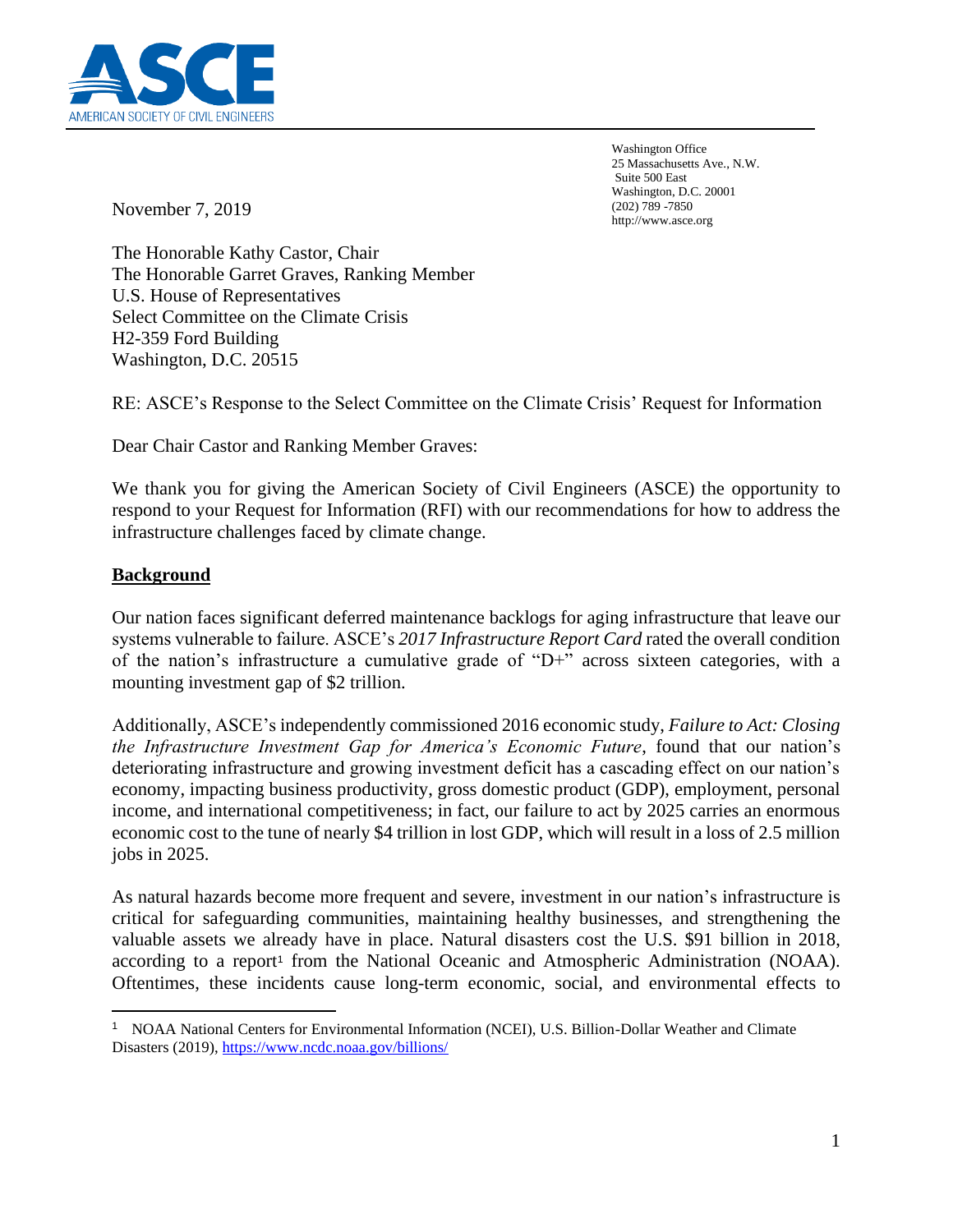communities, thus magnifying the damage and driving up the ongoing burdens taxpayers must bear.

Infrastructure is a key component for socioeconomic resilience measured by an economy's ability to minimize the impact of asset losses on wellbeing (measured by welfare loss) from phenomena such as climate change. Socioeconomic attributes are vital for a systemic, iterative and multihazard approach to resilient infrastructure planning.

Civil engineers work to harden existing and build new infrastructure to better withstand challenges from a changing climate, operating under the assumption that hazard events will continue with increasing regularity and severity. Plainly put, our future depends on resilient infrastructure and – as civil engineers – we think about building infrastructure that will sustainably last for 50 or 100 years or more to maximize lifecycle benefits.

According to the 2018 U. S. Bureau of Census, the value of construction put in place in the United States is about \$1.3 trillion. These new investments are generally not designed to account for a changing climate. This challenge is global. Natural disasters are occurring with greater regularity and with greater quantifiable costs to infrastructure. According to the United Nations Office for Disaster Risk Reduction (UNDRR), between 2005 and 2014, natural disasters worldwide caused over \$1.4 trillion in damage, affected 1.7 billion people and killed 700,000. Other countries typically follow the lead of the United States.

In addition to anticipating what hazards and conditions roads, bridges, drinking water pipes, wastewater treatment plants, airports, and energy lines must withstand, engineers are also thinking through how technology, population shifts, and other trends will change communities' needs. In summary, an integrated systems approach is needed to tackle resiliency. The following paragraphs summarize current ASCE initiatives that address climate change and provide our feedback on related U.S. Congressional actions as requested.

### **ASCE Manual on Climate-Resilient Infrastructure**

Responding to this urgent and global need to address climate change, ASCE released in 2018 the Manual of Practice 140, *Climate-Resilient Infrastructure: Adaptive Design and Risk Management*, which provides guidance for and contributes to infrastructure analysis/design in a world in which risk profiles are changing due to climate change per the Fourth National Climate Assessment<sup>2</sup>. The approaches in the manual address both new and existing infrastructure. For new infrastructure, they are focused on identifying and analyzing low-regret, adaptive strategies to make a civil engineering project more resilient and adaptable to the climate. The manual also covers technologies for making existing infrastructure climate-resilient by including illustrative engineering techniques and best practices.

Additional research and development towards changing engineering practices and standards are necessary. Allocating appropriate levels of attention and resources will help to expeditiously meet

<sup>2</sup> NCA4; issued in 2018 by the U.S. Global Change Research Program, https://www.globalchange.gov/nca4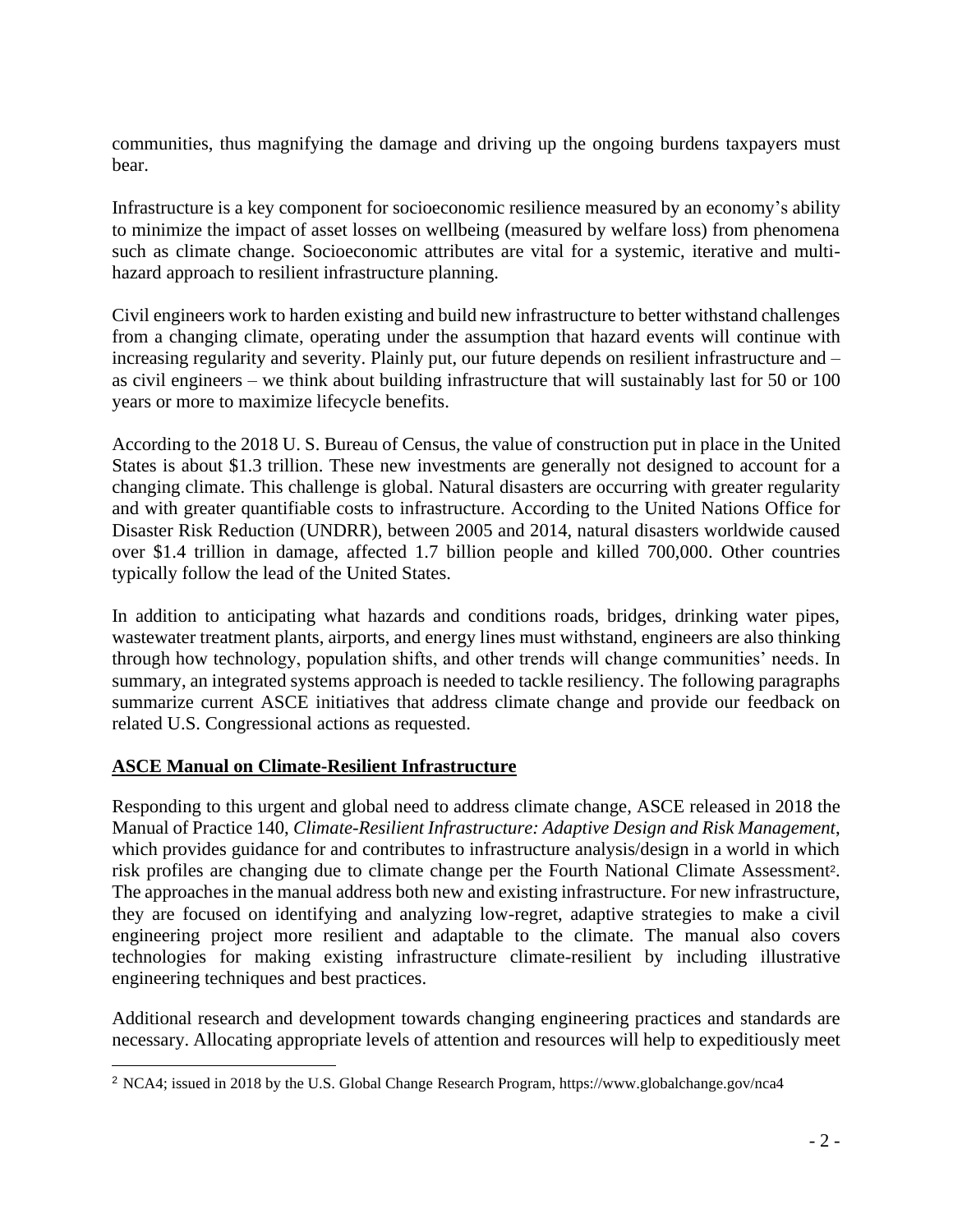these needs.

### **ASCE's Sustainable Infrastructure Standard**

ASCE is currently in the process of developing a performance-based sustainability standard meeting American National Standards Institute (ANSI) criteria with an anticipated publication in the Fall of 2020. The standard includes chapters on:

- Utilizing Lifecycle Cost Analysis (LCCA);
- Preserving natural resources, reducing construction impacts, and abating pollution;
- Resource allocation outcomes focused on optimizing energy, water, and raw materials inputs while supporting recycling, reuse, and renewables;
- Fostering effective leadership, commitment to sustainability, and accountability;
- Quality of life outcomes such as well-being, community needs, safety, noise, wayfinding, historic and cultural resources, and public space; and
- Ensuring climate-friendly and resilience outcomes, including minimized net embodied energy and greenhouse gas emissions.

### **Building Resilience Into Infrastructure**

Resilience is critically important to the overall health of our nation's infrastructure network and is one of the eight key criteria used for assessment in our Infrastructure Report Card. ASCE's *2017 Infrastructure Report Card* also emphasizes the importance of preparing for the future by utilizing new approaches, materials, and technologies to ensure our infrastructure is more resilient and sustainable. This goal can be achieved by:

- Developing active community resilience programs for severe weather and seismic events to establish communications systems and recovery plans to reduce impacts on the local economy, quality of life, and environment;
- Considering emerging technologies and shifting social and economic trends such as autonomous vehicles, distributed power generation and storage, and larger ships – when building new infrastructure, to assure long term utility;
- Improving land use planning at the local level to consider the function of existing and new infrastructure, the balance between the built and natural environments, and population trends in communities of all sizes, now and into the future; and
- Supporting research and development into innovative new materials, technologies, and processes to modernize and extend the life of infrastructure, expedite repairs or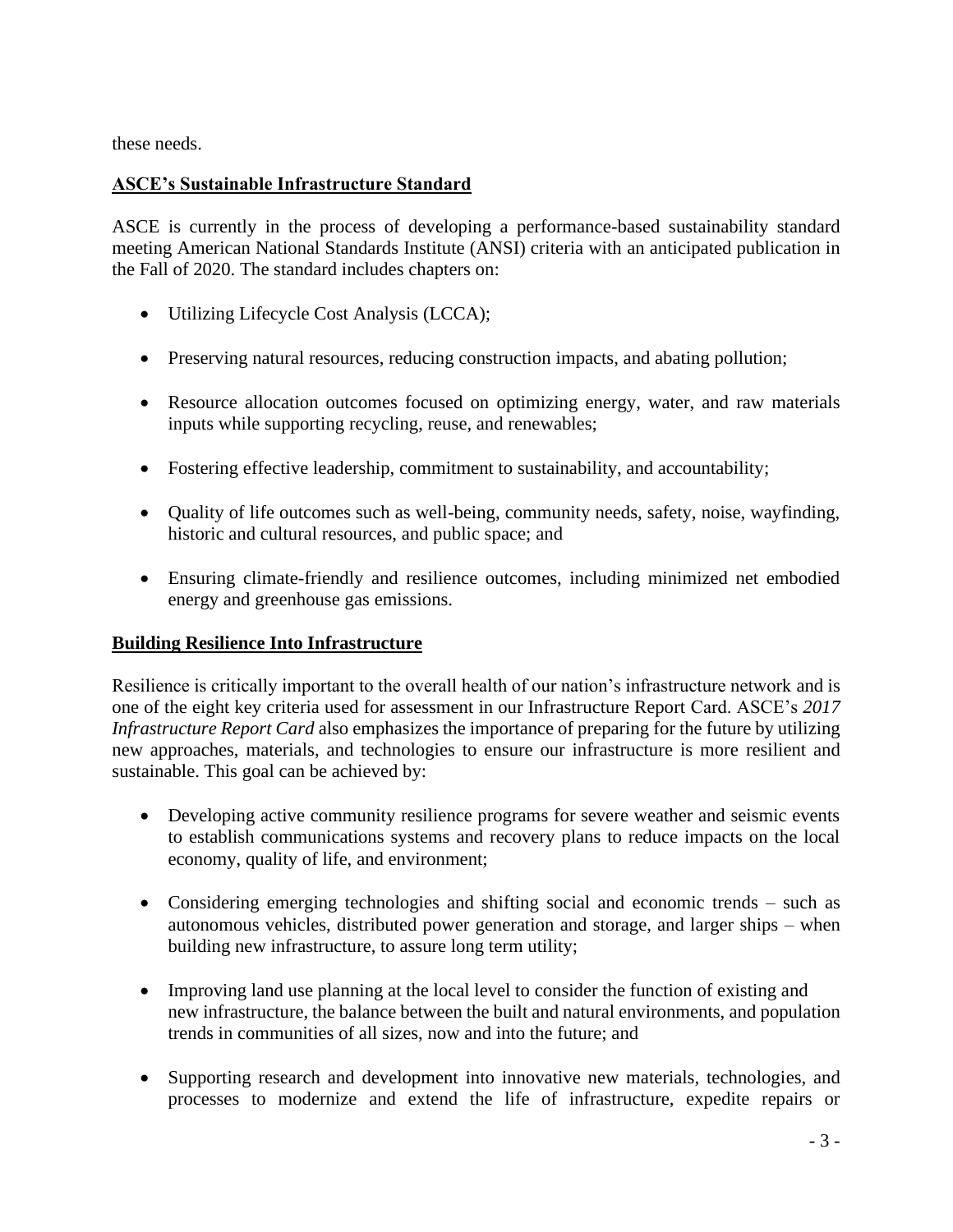replacement, and promote cost savings.

Building infrastructure that is designed to meet future needs and withstand future hazards often comes with a higher initial price. However, it is a worthwhile investment that pays for itself down the road. In January 2019, the National Institute of Building Sciences (NIBS) issued the *Natural Hazard Mitigation Saves: 2018 Interim Report<sup>3</sup>* . The 2018 Interim Report highlights the significant savings that result from implementing mitigation strategies found in up-to-date building codes, in terms of safety, and the prevention of property loss and disruption of day-to-day life. The NIBS project team looked at the results of 23 years of federally funded mitigation grants provided by the Federal Emergency Management Agency (FEMA), the U.S. Economic Development Administration (EDA) and the U.S. Department of Housing and Urban Development (HUD) and found mitigation funding can save the nation \$6 in future disaster costs for every \$1 spent on hazard mitigation.

By becoming a more resilient nation, we can ensure our infrastructure is built for the future and our nation's limited federal resources are spent wisely, with mitigation and preparedness in mind.

#### **Lifecycle Cost Analysis**

ASCE supports the appropriate use of Lifecycle Cost Analysis (LCCA) principles in the planning and design processes to evaluate the total cost of projects. ASCE believes that Congress should require all projects greater than \$5 million that receive federal funding use LCCA to reduce lifecycle costs and develop a plan to comply with said budget for the entire project lifecycle. The LCCA should include all planning, funding, design, construction, operation, maintenance, and decommissioning costs, including those associated with innovation, resiliency and sustainability as well as regulatory, environmental, safety, and other costs, whether borne by the project owner or other stakeholders. Overall lifecycle costs are one of the most significant considerations in evaluating project alternatives during the planning and design of infrastructure to optimize the ensuing solution.

ASCE has embarked on an initiative to ask engineers from all backgrounds and at every career stage to implement performance-based standards, resilience, innovation and LCCA in all projects. The goal is to significantly enhance the performance/value of infrastructure projects and to foster the optimization of infrastructure investments for society. A renewed focus on LCCA allows engineers and planners to assess not just the upfront cost of a project, but also the operation and maintenance costs, and the cost of retiring an asset. In many cases, evaluating the total cost of ownership of a project leads to different design decisions among competing alternatives, enabling greater resilience.

<sup>3</sup> [https://cdn.ymaws.com/www.nibs.org/resource/resmgr/mmc/NIBS\\_MSv2-2018\\_Interim-Repor.pdf](https://cdn.ymaws.com/www.nibs.org/resource/resmgr/mmc/NIBS_MSv2-2018_Interim-Repor.pdf)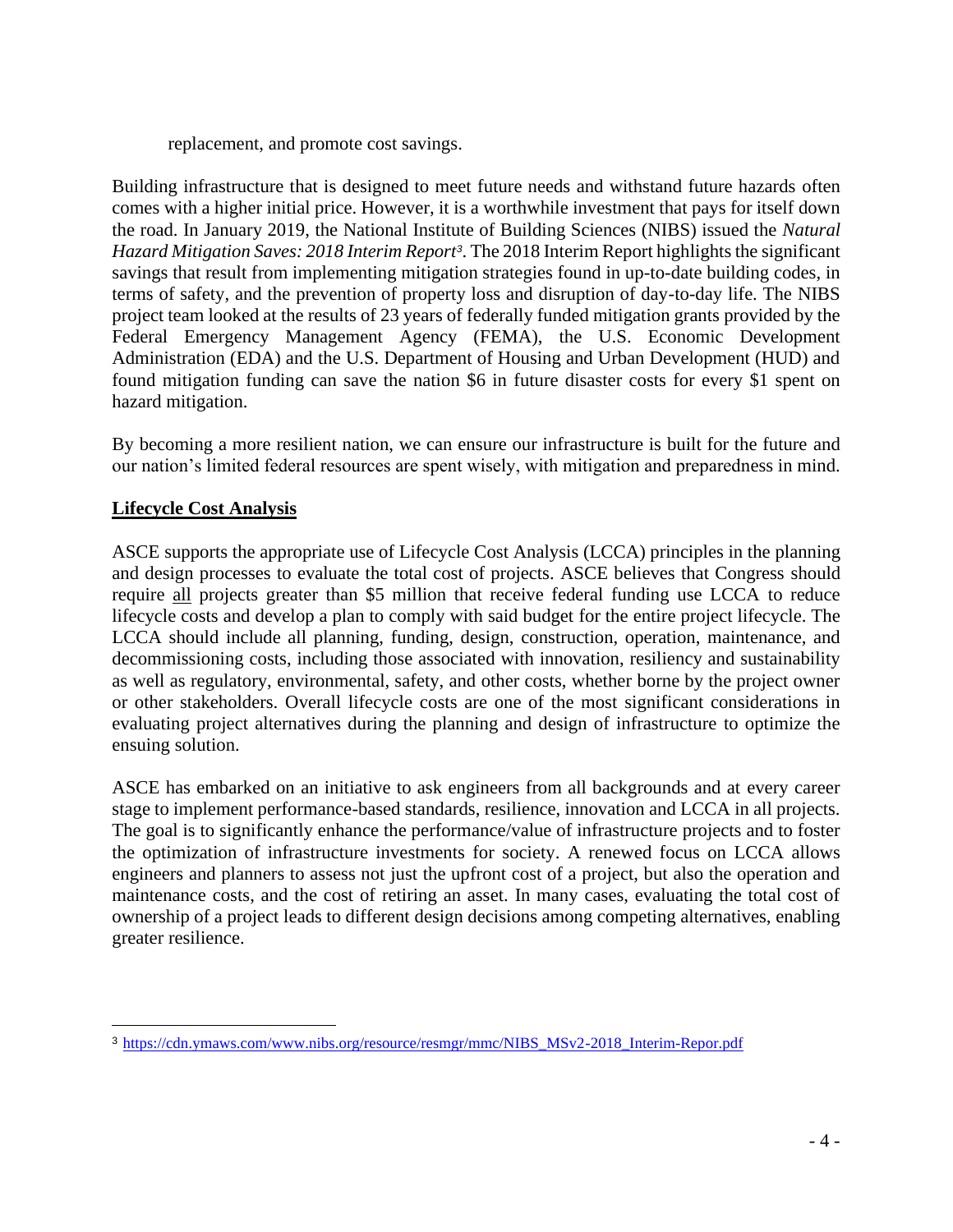## **Greater Adoption of Industry Codes and Standards**

ASCE supports the development, adoption, and enforcement of a national model code as a key method of minimizing climate impact and creating disaster resilience in communities to protect and improve public health, safety, and economic vitality. The following ASCE documents offer a sound basis upon which such a model code can be developed:

- ASCE 7, *Minimum Design Loads and Associated Criteria for Buildings and Other Structures* (ASCE/SEI 7-16), currently an integral part of U.S. building codes, describes the means for determining soil, flood, tsunami, snow, rain, atmospheric ice, earthquake, and wind loads, and their combinations for resilient structural design;
- ASCE 24, *Flood Resistant Design and Construction*, prescribes a standard for cost effectively increasing resiliency by reducing and eliminating risks to property from flood hazards and their effects;
- ASCE 41, *Seismic Evaluation and Retrofit of Existing Buildings*, standardizes methods for the retrofit of existing buildings to increase resiliency in communities after a seismic event; and
- ASCE Manual of Practice 140, *Climate-Resilient Infrastructure: Adaptive Design and Risk Management*, provides guidance for and contributes to infrastructure analysis/design in a world in which risk profiles are changing due to climate change per the Fourth National Climate Assessment.

Appropriators should provide robust funding to those federal agencies whose missions includes the following activities:

- Preparing and implementing a national model code addressing climate change; and
- Promoting national incentive programs encouraging state and local agencies to adopt said national model code.

In the wake of Hurricane Harvey, the City of Houston voted to require all new construction in the city's floodplains be built two feet above the 500-year floodplain. Florida, meanwhile, has made a series of updates to their building codes over the past twenty years, including the mandated use of stronger nails, relocation of vents, and more thorough inspection processes. These are strong examples of how codes can be modernized and ASCE standards can be incorporated to strengthen a city or state's resilience.

Responsible design/construction are essential to improve the quality of life, assure safety and durability, and reduce vulnerability of the nation's infrastructure. The purpose of a model code is to expand upon minimum requirements necessary to protect/improve public health, safety and welfare in the face of changing climate conditions.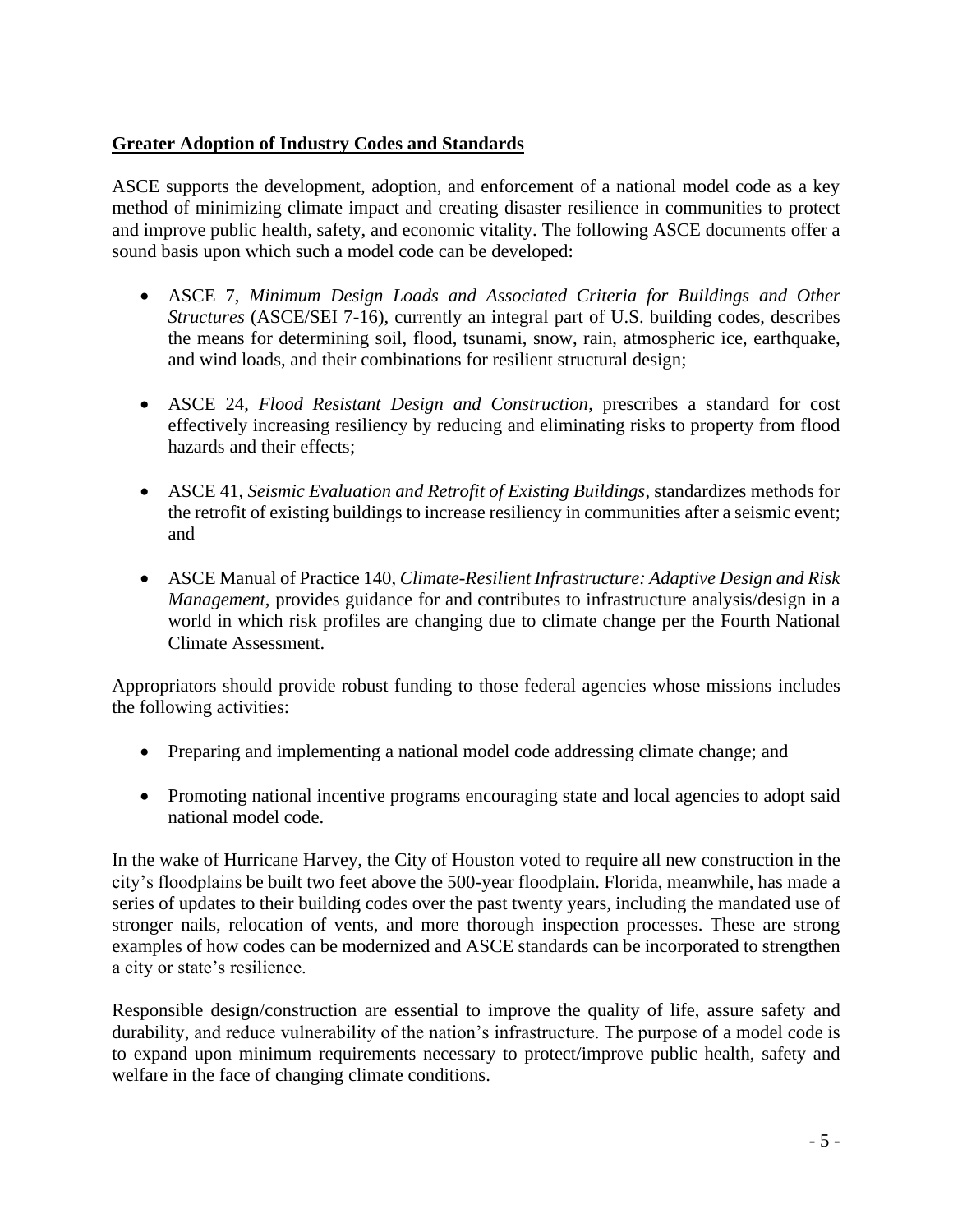## **Research and Development on Climate Resilience**

Increased funding for infrastructure improvements are necessary but must also be matched with a robust research and development program (R&D) that can lead to new approaches, materials, and technologies to ensure our infrastructure is more resilient – to more quickly recover from significant weather and other hazard events – and sustainable, or improving the "triple bottom line," with clear economic, social, and environmental benefits.

ASCE supports basic and applied R&D programs, coupled with demonstration and commercialization programs, structured to meet needs for:

- Revitalizing the nation's public works infrastructure to protect citizens by improving function and reducing life-cycle costs;
- Enhancing environmental quality and fostering sustainable development;
- Increasing the application of identifying, proving, and fielding emerging technologies, materials and processes to improve security, durability, disaster resilience, sustainability, and performance of engineered systems;
- Advancing the business performance of the practice of civil engineering and the industries supported by civil engineering services through Quality Based Selection (QBS) to improve the nation's competitiveness; and
- Enhancing the security, safety and resilience of critical infrastructure to protect the safety and economic vitality of the nation against natural and man-made hazards.

### **Enhancing Grid Resilience**

Earlier this year, ASCE responded to the U.S. Department of Energy's request for information entitled *Codes, Standards, Specifications, and Other Guidance for Enhancing the Resilience of Electric Infrastructure Systems Against Severe Weather Events.* As noted earlier, ASCE 7 is a highly recognized standard used in building codes and is adopted by many infrastructure owners to define loads and requirements for infrastructure, including power generation/grid systems. As mentioned previously, ASCE is also the de facto author of numerous Standards (Std) and Manuals of Practice (MoP) to establish minimum reliability, loading, and strength of structures used in substations and transmission/distribution/communications systems covering all aspects of climate and weather-based hazards.

### **Legislative Solutions**

ASCE supports legislative solutions to our infrastructure crisis, including initiatives that promote more resilience. By becoming a more resilient nation, we can ensure our infrastructure is built for the future and that our nation's limited federal resources are spent wisely, with mitigation and preparedness in mind. Therefore, we urge Congress to support and include resiliency goals in all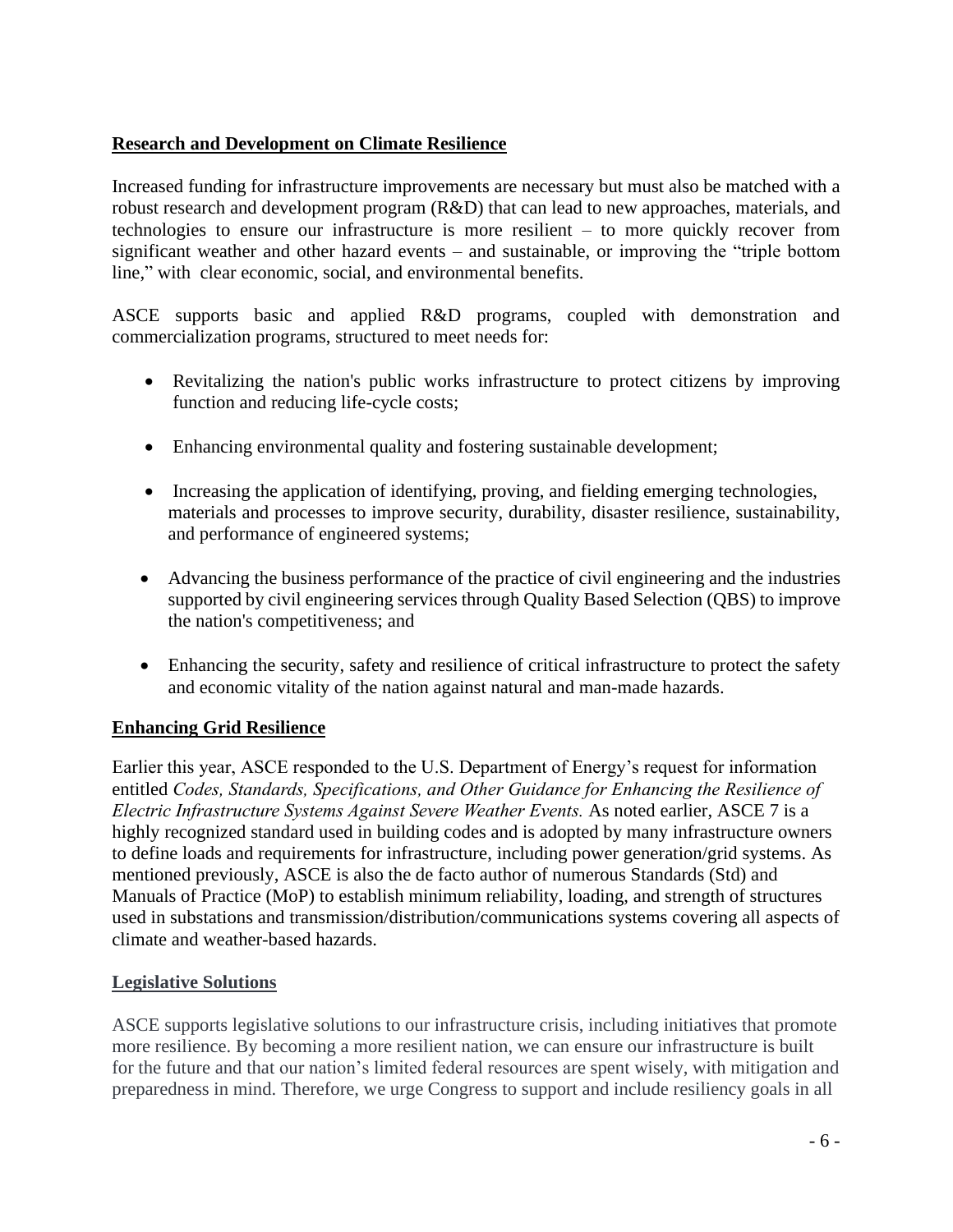infrastructure related legislation to ensure we are preparing for the future and limiting our longterm costs. We ask that Congress make these investments as a way to minimize future economic, environmental, and social risk.

#### **Federal Flood Risk Management Standard**

ASCE supports the Federal Flood Risk Management Standard (FFRMS), which considers and mitigates flood disaster risks for federally funded development in flood prone areas. Considering that the nation has experienced \$750 billion in losses from flood-related damages between 2000 to 2017, and with more than half of the nation's population living within 50 miles of a coast, the risk-management approach taken by the FFRMS is critical. Unfortunately, President Trump rescinded the FFRMS in an August 2017 Executive Order. ASCE supports the federal mitigation of risk and especially pre-disaster mitigation.

ASCE believes that the FFRMS takes a fiscally responsible, common sense approach of mitigating flood disaster risks and should be a part of any sustainable agency and organizational planning. Implementation of this kind of standard is simply good resource management. We urge Congress to develop a federal flood risk standard to safeguard our nation's infrastructure, protect businesses and communities, and conserve taxpayer resources.

#### **Resilience Revolving Loan Fund Act, H.R. 3779**

Across all levels of government, the current paradigm for disaster spending is to catalyze funds only after a disaster has occurred. As such, disaster spending is characterized by response and recovery instead of mitigation, preparedness, and resilience. Catastrophes around the U.S. are costing regions up to 8% of their economy, with some states such as Florida sustaining over \$150 billion in losses since 2005.

The ongoing impacts from disasters will multiply the existing infrastructure investment gap and economic risks we face as reported in ASCE's *Failure to Act* series. These threats signal a breakpoint – investments must be made in resilient infrastructure. However, as noted earlier, spending on resilience and mitigation projects prior to disasters pay back taxpayers more than \$6 for every \$1 that is invested.

While grant funding opportunities for mitigation activities exist, the need for more funds is growing to a crescendo that demands a mechanism for providing cities and states a way to prevent the loss of life and property, which is why ASCE supports H.R. 3779, the Resilient Revolving Loan Fund Act. This bipartisan legislation authorizes a funding mechanism that would provide states with revolving, low-interest loans for projects that minimize the risk of disasters and decrease loss of life and property, costs of insurance claims, and federal payments in the wake of emergencies. Loans would be available to eligible cities, townships, and counties with the intent to protect against:

- Wildfires
- Earthquakes